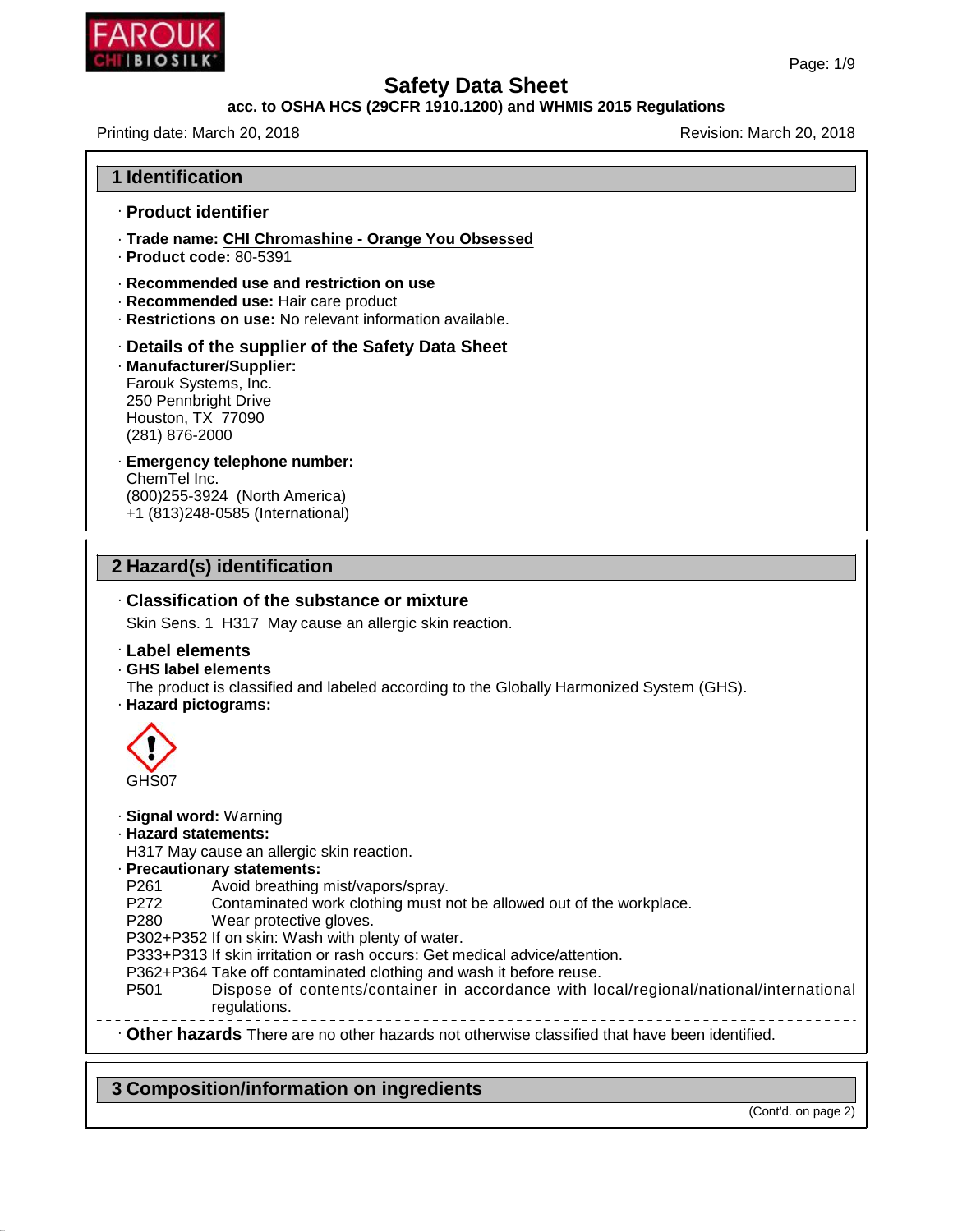

### **acc. to OSHA HCS (29CFR 1910.1200) and WHMIS 2015 Regulations**

Printing date: March 20, 2018 **Printing date: March 20, 2018** Revision: March 20, 2018

(Cont'd. of page 1)

### · **Chemical characterization: Mixtures**

| Components: |                                                                                                      |         |
|-------------|------------------------------------------------------------------------------------------------------|---------|
|             | 68439-49-6   Polyethylene glycol 1100 mono(C16-C18) ethers<br>$\bullet$ Eye Dam. 1, H318             | $< 5\%$ |
|             | $\overline{56-81-5}$ glycerol                                                                        | $< 5\%$ |
|             | 122-99-6 2-phenoxyethanol<br>De Acute Tox. 4, H302; Eye Irrit. 2A, H319                              | $1\%$   |
|             | 67-63-0 propan-2-ol<br>$\circ$ Flam. Liq. 2, H225<br>$\bullet$ Eye Irrit. 2A, H319; STOT SE 3, H336  | $1\%$   |
|             | 138-86-3 limonene<br><b>♦ Flam. Liq. 3, H226</b><br><b>A</b> Skin Irrit. 2, H315; Skin Sens. 1, H317 | < 0.25% |
|             | 97404-02-9 Basic Orange 31<br>Eye Dam. 1, H318<br>Acute Tox. 4, H302; Skin Sens. 1, H317             | < 0.25% |
|             | - Additional information: For the wording of the listed Hazard Statements, refer to section 16.      |         |

### **4 First-aid measures**

### · **Description of first aid measures**

· **After inhalation:**

Unlikely route of exposure.

Supply fresh air; consult doctor in case of complaints.

· **After skin contact:**

Product is manufactured for topical use. If irritation occurs, discontinue use and wash affected area with soap and water.

Seek medical treatment in case of complaints.

· **After eye contact:** Remove contact lenses if worn. Rinse opened eye for several minutes under running water. If symptoms persist, consult a doctor. · **After swallowing:** Rinse out mouth and then drink plenty of water.

Do not induce vomiting; immediately call for medical help.

- · **Most important symptoms and effects, both acute and delayed:**
- May cause gastro-intestinal irritation if ingested. Allergic reactions
- · **Indication of any immediate medical attention and special treatment needed:**

If medical advice is needed, have product container or label at hand. Contains limonene, Basic Orange 31. May produce an allergic reaction.

### **5 Fire-fighting measures**

### · **Extinguishing media**

46.1.6.1

· **Suitable extinguishing agents:**

(Cont'd. on page 3)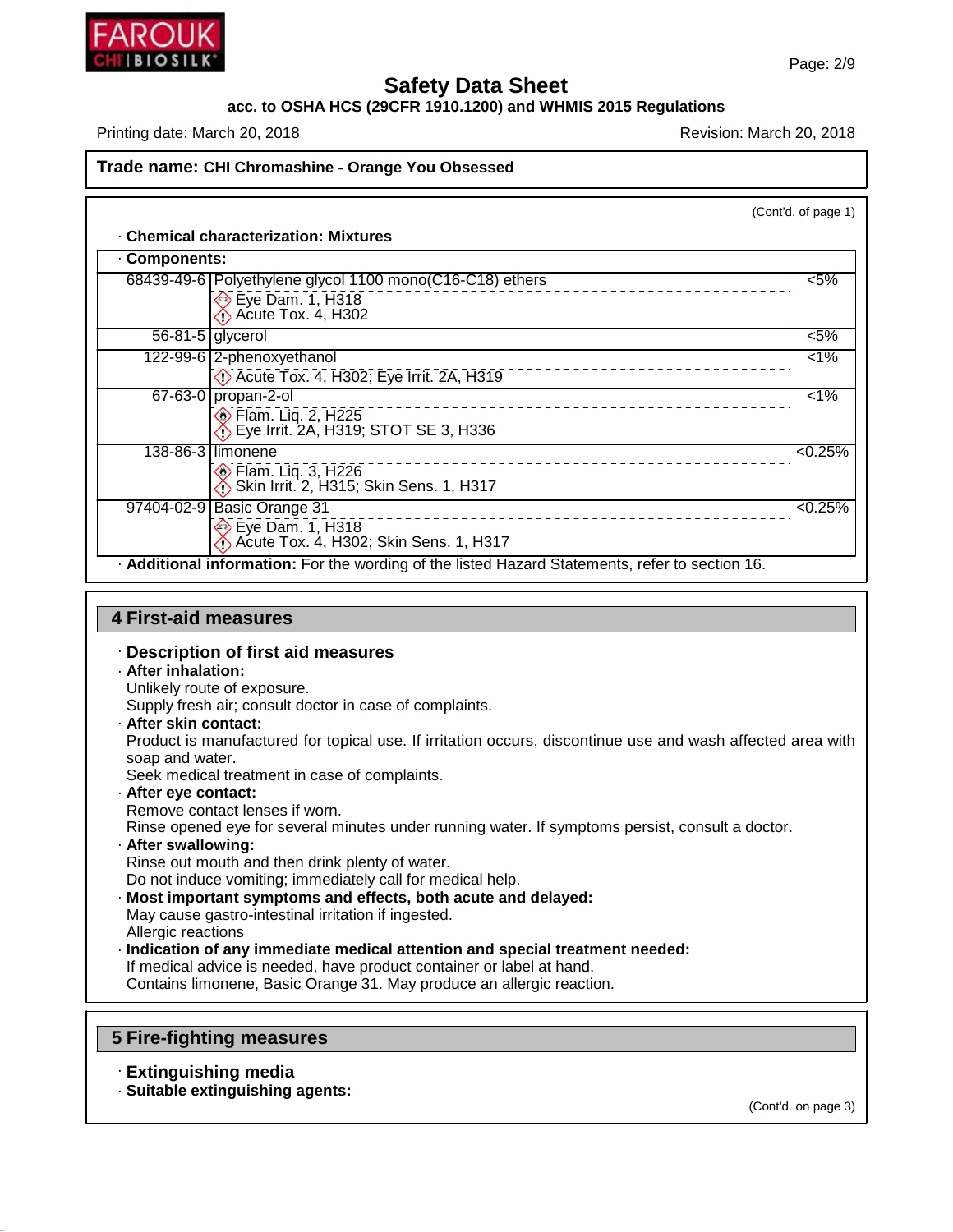

#### **acc. to OSHA HCS (29CFR 1910.1200) and WHMIS 2015 Regulations**

Printing date: March 20, 2018 **Printing date: March 20, 2018** Revision: March 20, 2018

### **Trade name: CHI Chromashine - Orange You Obsessed**

(Cont'd. of page 2)

The product is not flammable. Use fire fighting measures that suit the environment.

- · **For safety reasons unsuitable extinguishing agents:** None. · **Special hazards arising from the substance or mixture** Formation of toxic gases is possible during heating or in case of fire.
- · **Advice for firefighters**

### · **Protective equipment:**

Wear self-contained respiratory protective device. Wear fully protective suit.

### **6 Accidental release measures**

- · **Personal precautions, protective equipment and emergency procedures** Use personal protective equipment as required. Ensure adequate ventilation.
- · **Environmental precautions** No special measures required.
- · **Methods and material for containment and cleaning up** Towel or mop up material and collect in a suitable container.

For larger spills, add sawdust, chalk or other inert binding material, then sweep up and discard. Dispose of the collected material according to regulations.

· **Reference to other sections** See Section 7 for information on safe handling. See Section 8 for information on personal protection equipment. See Section 13 for disposal information.

# **7 Handling and storage**

- · **Handling**
- · **Precautions for safe handling:** Keep out of reach of children.
- · **Information about protection against explosions and fires:** No special measures required.
- · **Conditions for safe storage, including any incompatibilities**
- · **Requirements to be met by storerooms and receptacles:** Store in cool, dry conditions in well sealed receptacles.
- · **Information about storage in one common storage facility:** No special requirements.
- · **Specific end use(s)** No relevant information available.

# **8 Exposure controls/personal protection**

### · **Control parameters**

46.1.6.1

|                  | . Components with limit values that require monitoring at the workplace:                                      |                     |
|------------------|---------------------------------------------------------------------------------------------------------------|---------------------|
| 56-81-5 glycerol |                                                                                                               |                     |
| PEL (USA)        | Long-term value: 15 <sup>*</sup> 5 <sup>**</sup> mg/m <sup>3</sup><br>mist; *total dust **respirable fraction |                     |
| TLV (USA)        | TLV withdrawn-insufficient data human occup. exp.                                                             |                     |
|                  |                                                                                                               | (Cont'd. on page 4) |

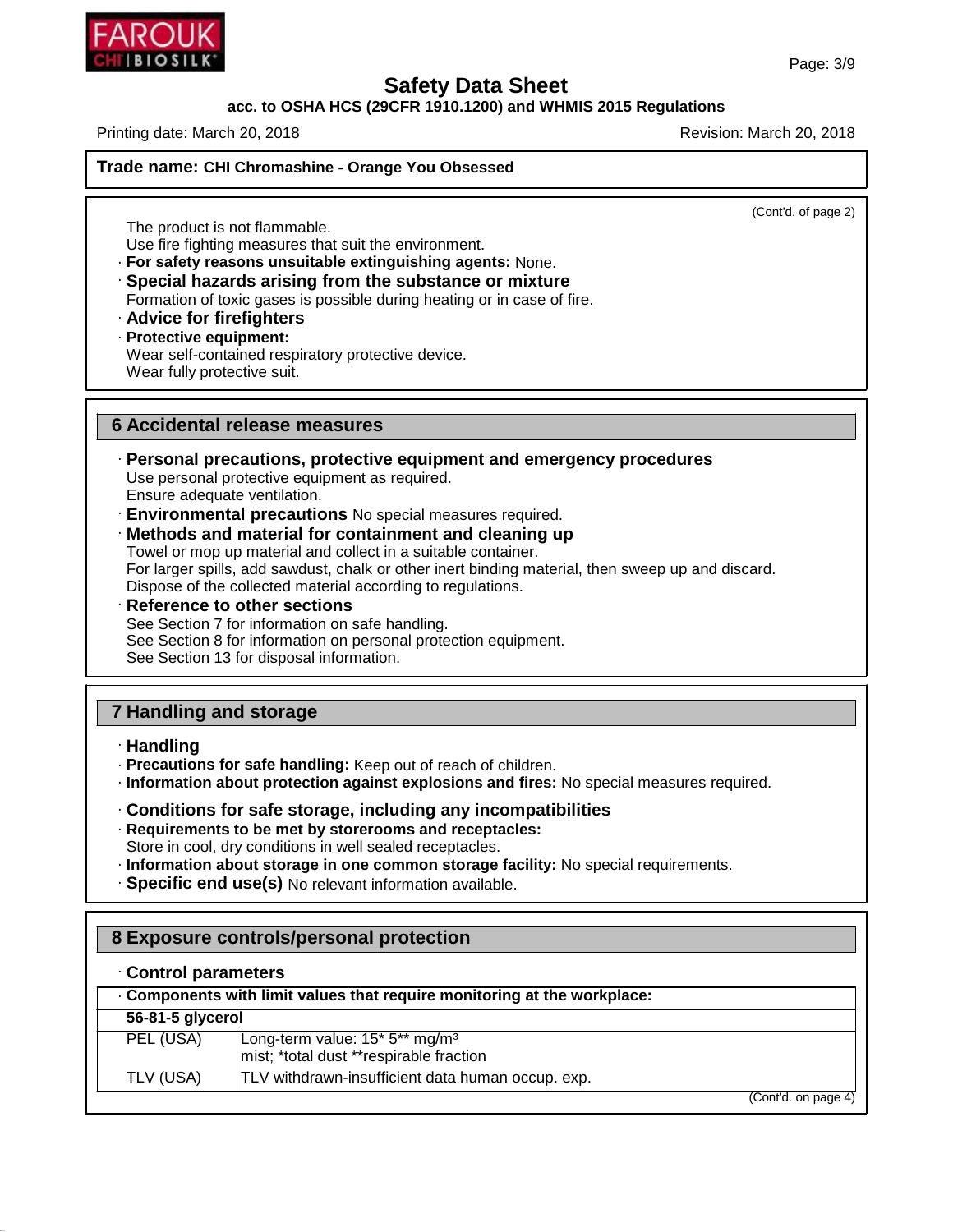

46.1.6.1

# **Safety Data Sheet**

### **acc. to OSHA HCS (29CFR 1910.1200) and WHMIS 2015 Regulations**

Printing date: March 20, 2018 **Printing date: March 20, 2018** Revision: March 20, 2018

**Trade name: CHI Chromashine - Orange You Obsessed**

(Cont'd. of page 3) EL (Canada) | Long-term value: 10<sup>\*</sup> 3<sup>\*\*</sup> mg/m<sup>3</sup> \*mist; \*\*mist, respirable EV (Canada)  $\vert$  Long-term value: 10 mg/m<sup>3</sup> LMPE (Mexico) Long-term value: 10 mg/m<sup>3</sup> **122-99-6 2-phenoxyethanol** EV (Canada) | Long-term value: 141 mg/m<sup>3</sup>, 25 ppm Skin **67-63-0 propan-2-ol** PEL (USA) Long-term value: 980 mg/m<sup>3</sup>, 400 ppm REL (USA) Short-term value:  $1225 \text{ mg/m}^3$ , 500 ppm Long-term value: 980 mg/m<sup>3</sup>, 400 ppm TLV (USA) Short-term value:  $984 \text{ mg/m}^3$ , 400 ppm Long-term value: 492 mg/m<sup>3</sup>, 200 ppm BEI EL (Canada) Short-term value: 400 ppm Long-term value: 200 ppm EV (Canada) Short-term value: 400 ppm Long-term value: 200 ppm LMPE (Mexico) Short-term value: 400 ppm Long-term value: 200 ppm A4, IBE **138-86-3 limonene** WEEL (USA) Long-term value: 30 ppm · **Ingredients with biological limit values: 67-63-0 propan-2-ol**  $BEI (USA)$  40 mg/L Medium: urine Time: end of shift at end of workweek Parameter: Acetone (background, nonspecific) · **Exposure controls** · **General protective and hygienic measures:** The usual precautionary measures for handling chemicals should be followed. Keep away from foodstuffs, beverages and feed. Wash hands before breaks and at the end of work. · **Engineering controls:** No relevant information available. · **Breathing equipment:** Not required under normal conditions of use. · **Protection of hands:** Not required under normal conditions of use. Wear protective gloves to handle contents of damaged or leaking units. Gloves are advised for repeated or prolonged contact. · **Eye protection:** Follow relevant national guidelines concerning the use of protective eyewear. · **Body protection:** Not required under normal conditions of use. · **Limitation and supervision of exposure into the environment** No special requirements. · **Risk management measures** No special requirements.

(Cont'd. on page 5)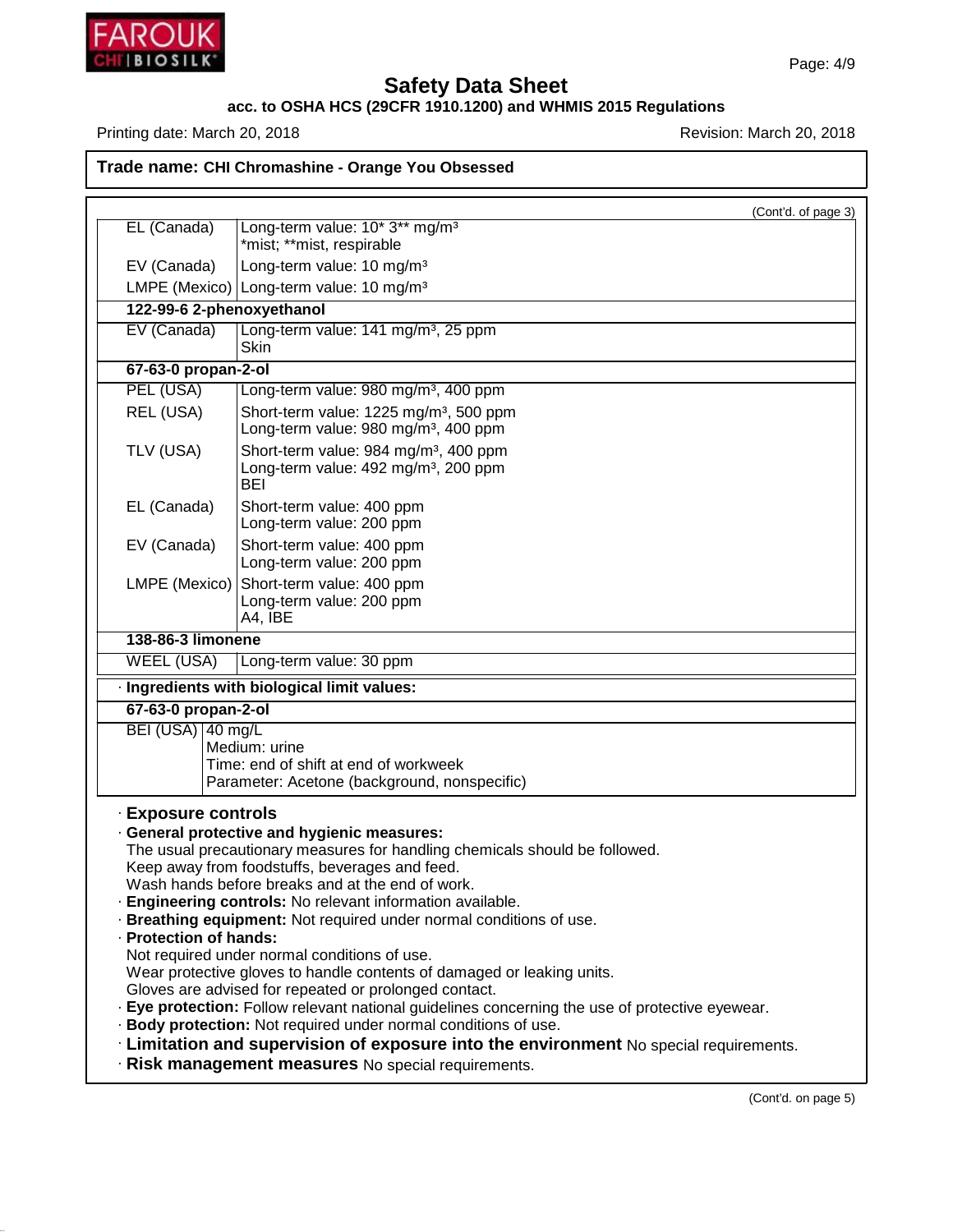

# **acc. to OSHA HCS (29CFR 1910.1200) and WHMIS 2015 Regulations**

Printing date: March 20, 2018 **Printing date: March 20, 2018** Revision: March 20, 2018

### **Trade name: CHI Chromashine - Orange You Obsessed**

(Cont'd. of page 4)

| 9 Physical and chemical properties                         |                                               |  |  |  |  |  |
|------------------------------------------------------------|-----------------------------------------------|--|--|--|--|--|
| · Information on basic physical and chemical properties    |                                               |  |  |  |  |  |
| · Appearance:                                              |                                               |  |  |  |  |  |
| Form:                                                      | Cream.                                        |  |  |  |  |  |
| Color:                                                     | Orange                                        |  |  |  |  |  |
| · Odor:                                                    | Pleasant                                      |  |  |  |  |  |
| · Odor threshold:                                          | Not determined.                               |  |  |  |  |  |
| $\cdot$ pH-value at 25 °C (77 °F):                         | $4.0 - 5.0$                                   |  |  |  |  |  |
| · Melting point/Melting range:                             | Not determined.                               |  |  |  |  |  |
| · Boiling point/Boiling range:                             | Not determined.                               |  |  |  |  |  |
| · Flash point:                                             | Not applicable.                               |  |  |  |  |  |
| · Flammability (solid, gaseous):                           | Not applicable.                               |  |  |  |  |  |
| · Auto-ignition temperature:                               | Not determined.                               |  |  |  |  |  |
| · Decomposition temperature:                               | Not determined.                               |  |  |  |  |  |
| · Danger of explosion:                                     | Product does not present an explosion hazard. |  |  |  |  |  |
| <b>Explosion limits</b>                                    |                                               |  |  |  |  |  |
| Lower:                                                     | Not determined.                               |  |  |  |  |  |
| Upper:                                                     | Not determined.                               |  |  |  |  |  |
| · Oxidizing properties:                                    | Non-oxidizing.                                |  |  |  |  |  |
| · Vapor pressure:                                          | Not determined.                               |  |  |  |  |  |
| · Density:                                                 |                                               |  |  |  |  |  |
| <b>Relative density:</b>                                   | $0.99 - 1.01$                                 |  |  |  |  |  |
| Vapor density:                                             | Not determined.                               |  |  |  |  |  |
| <b>Evaporation rate:</b>                                   | Not determined.                               |  |  |  |  |  |
| · Solubility in / Miscibility with                         |                                               |  |  |  |  |  |
| Water:                                                     | Fully miscible.                               |  |  |  |  |  |
| · Partition coefficient (n-octanol/water): Not determined. |                                               |  |  |  |  |  |
| · Viscosity                                                |                                               |  |  |  |  |  |
| Dynamic at 25 °C (77 °F):                                  | 4000-6000 cps (DV-I, Sp#6, 100RPM, 30sec)     |  |  |  |  |  |
| Kinematic:                                                 | Not determined.                               |  |  |  |  |  |
| Other information                                          | No relevant information available.            |  |  |  |  |  |
|                                                            |                                               |  |  |  |  |  |

# **10 Stability and reactivity**

46.1.6.1

· **Reactivity:** No relevant information available.

· **Chemical stability:** Stable under normal temperatures and pressures.

· **Thermal decomposition / conditions to be avoided:**

No decomposition if used and stored according to specifications.

· **Possibility of hazardous reactions**

Reacts with strong oxidizing agents. Reacts with strong alkali.

(Cont'd. on page 6)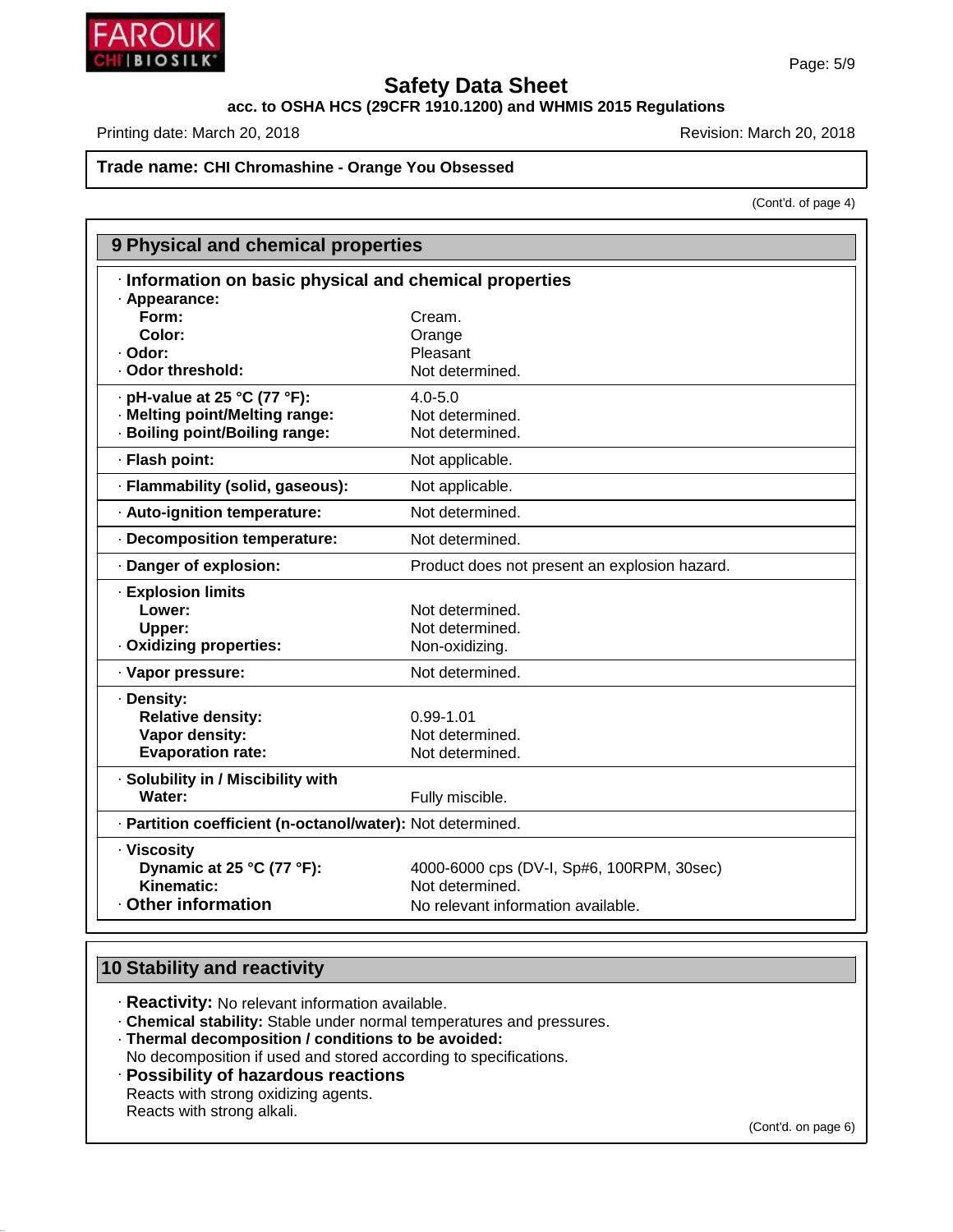### **acc. to OSHA HCS (29CFR 1910.1200) and WHMIS 2015 Regulations**

Printing date: March 20, 2018 **Printing date: March 20, 2018** Revision: March 20, 2018

(Cont'd. of page 5)

Toxic fumes may be released if heated above the decomposition point.

· **Conditions to avoid** Excessive heat.

· **Incompatible materials** No relevant information available.

### · **Hazardous decomposition products**

Under fire conditions only: Carbon monoxide and carbon dioxide Nitrogen oxides (NOx)

### **11 Toxicological information**

#### · **Information on toxicological effects**

· **Acute toxicity:** Based on available data, the classification criteria are not met.

· **LD/LC50 values that are relevant for classification:**

**68439-49-6 Polyethylene glycol 1100 mono(C16-C18) ethers**

Oral LD50 1,260 mg/kg (rat)

- · **Primary irritant effect:**
- · **On the skin:** Based on available data, the classification criteria are not met.
- · **On the eye:** Based on available data, the classification criteria are not met.
- · **Sensitization:**

Sensitizing effect by skin contact is possible with prolonged exposure.

Contains limonene, Basic Orange 31. May produce an allergic reaction.

· **IARC (International Agency for Research on Cancer):** Present in trace quantities.

13463-67-7 titanium dioxide 2B

#### · **NTP (National Toxicology Program):**

None of the ingredients are listed.

· **OSHA-Ca (Occupational Safety & Health Administration):**

None of the ingredients are listed.

· **Probable route(s) of exposure:**

Ingestion.

Eye contact.

Skin contact.

- · **Germ cell mutagenicity:** Based on available data, the classification criteria are not met.
- · **Carcinogenicity:** Based on available data, the classification criteria are not met.
- · **Reproductive toxicity:** Based on available data, the classification criteria are not met.
- · **STOT-single exposure:** Based on available data, the classification criteria are not met.
- · **STOT-repeated exposure:** Based on available data, the classification criteria are not met.
- · **Aspiration hazard:** Based on available data, the classification criteria are not met.

### **12 Ecological information**

· **Toxicity**

46.1.6.1

· **Aquatic toxicity**

**68439-49-6 Polyethylene glycol 1100 mono(C16-C18) ethers**

(Cont'd. on page 7)

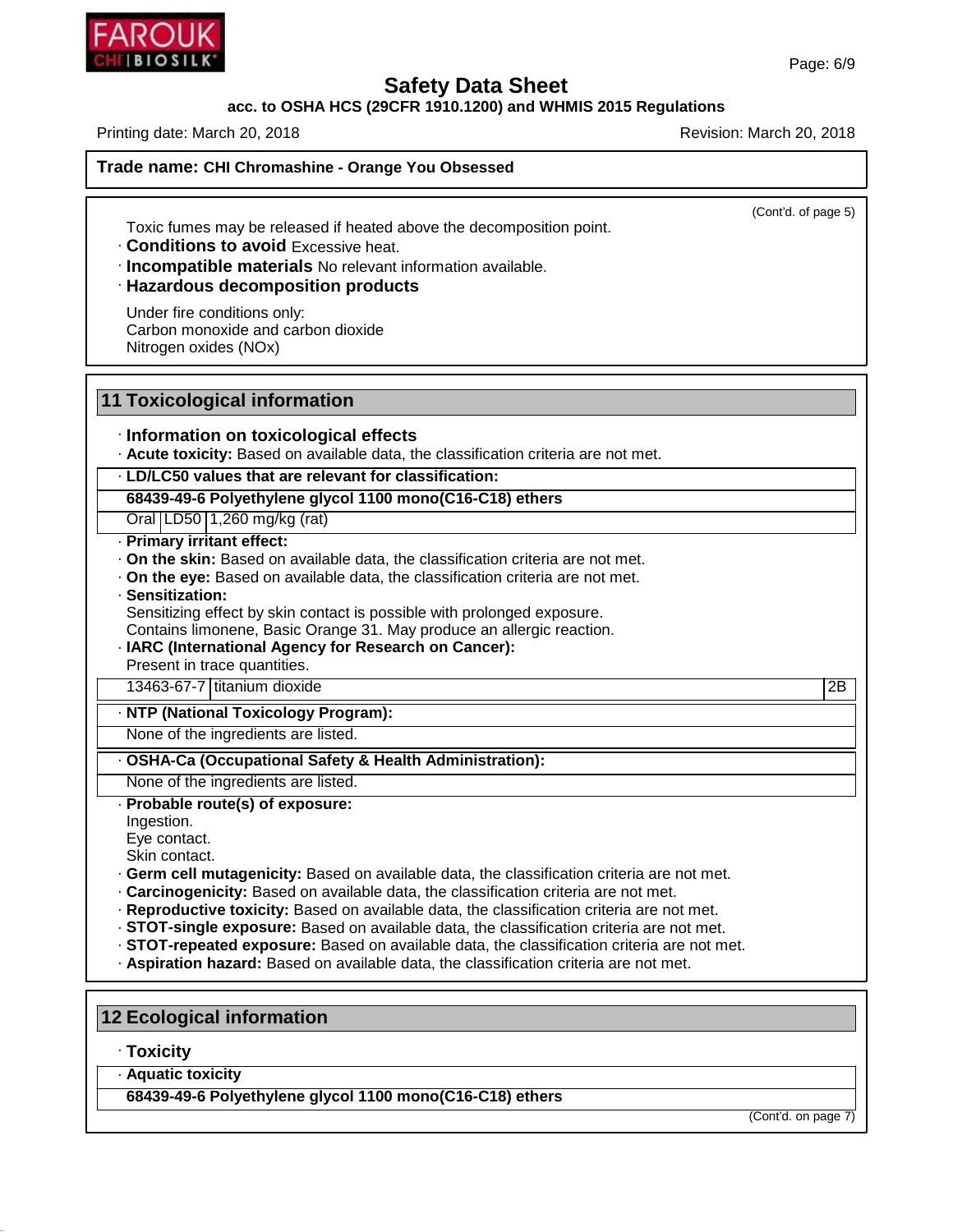

### **acc. to OSHA HCS (29CFR 1910.1200) and WHMIS 2015 Regulations**

Printing date: March 20, 2018 **Printing date: March 20, 2018** Revision: March 20, 2018

**Trade name: CHI Chromashine - Orange You Obsessed**

(Cont'd. of page 6)

LC50 0.5 mg/l (zebra fish)

- · **Persistence and degradability** No relevant information available.
- · **Bioaccumulative potential:** No relevant information available.
- · **Mobility in soil:** No relevant information available.
- · **Additional ecological information**
- · **General notes:**

Negative ecological effects are, according to the current state of knowledge, not expected.

- · **Results of PBT and vPvB assessment**
- · **PBT:** Not applicable.
- · **vPvB:** Not applicable.
- · **Other adverse effects** No relevant information available.

### **13 Disposal considerations**

### · **Waste treatment methods**

· **Recommendation:**

46.1.6.1

Smaller quantities can be disposed of with household waste.

Small amounts may be diluted with plenty of water and washed away. Dispose of bigger amounts in accordance with Local Authority requirements.

The user of this material has the responsibility to dispose of unused material, residues and containers in compliance with all relevant local, state and federal laws and regulations regarding treatment, storage and disposal for hazardous and nonhazardous wastes.

### · **Uncleaned packagings**

· **Recommendation:** Disposal must be made according to official regulations.

| 14 Transport information                                                            |                 |
|-------------------------------------------------------------------------------------|-----------------|
| · UN-Number<br>· DOT, ADR, IMDG, IATA                                               | Not regulated.  |
| $\cdot$ UN proper shipping name<br>· DOT, ADR, IMDG, IATA                           | Not regulated.  |
| · Transport hazard class(es)                                                        |                 |
| · DOT, ADR, IMDG, IATA<br>· Class                                                   | Not regulated.  |
| · Packing group<br>· DOT, ADR, IMDG, IATA                                           | Not regulated.  |
| · Environmental hazards<br>· Marine pollutant:                                      | No.             |
| · Special precautions for user                                                      | Not applicable. |
| · Transport in bulk according to Annex II of<br><b>MARPOL73/78 and the IBC Code</b> | Not applicable. |

Page: 7/9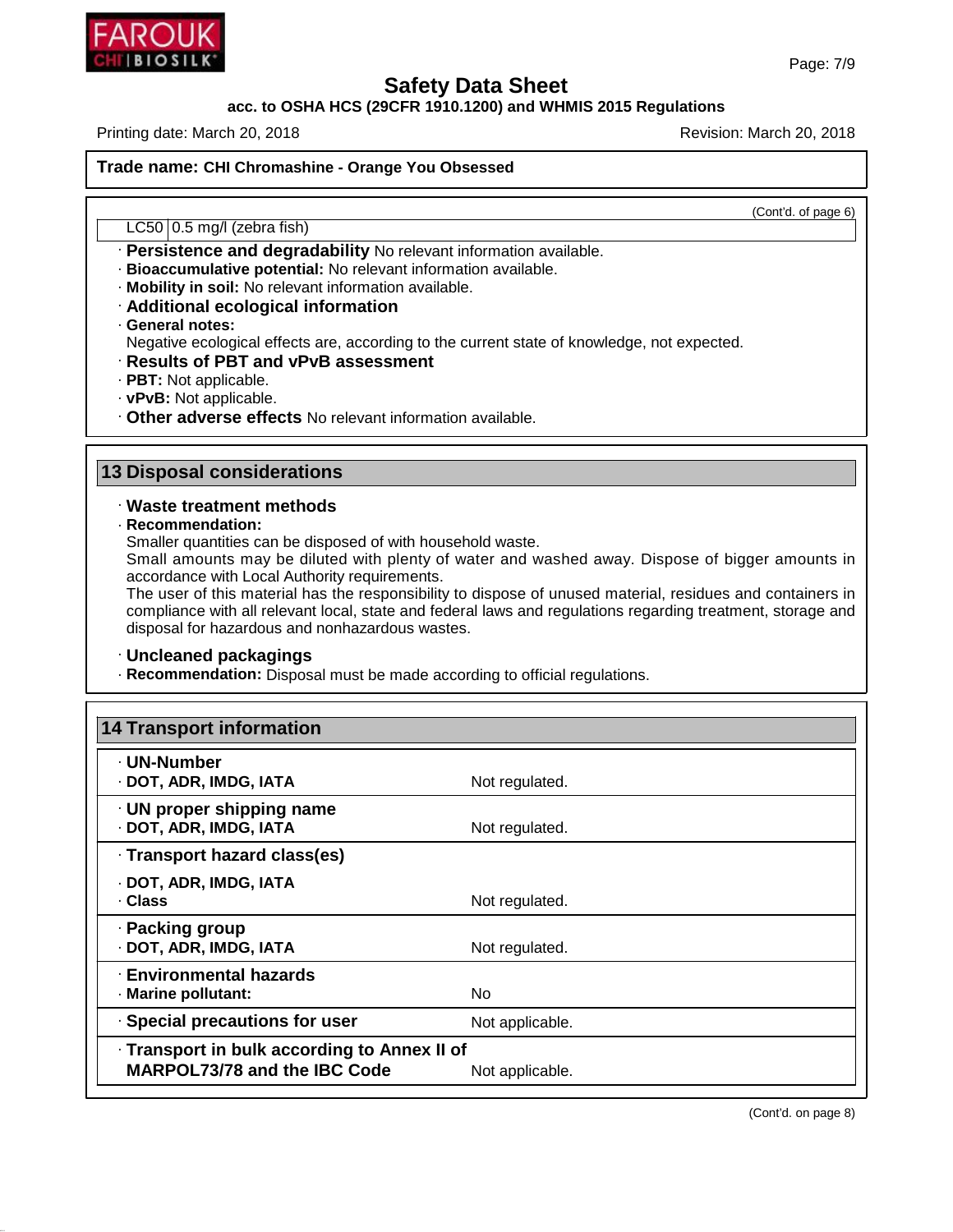

**acc. to OSHA HCS (29CFR 1910.1200) and WHMIS 2015 Regulations**

Printing date: March 20, 2018 **Printing date: March 20, 2018** Revision: March 20, 2018

### **Trade name: CHI Chromashine - Orange You Obsessed**

(Cont'd. of page 7)

| 15 Regulatory information                                                                                                                                                                                                               |    |
|-----------------------------------------------------------------------------------------------------------------------------------------------------------------------------------------------------------------------------------------|----|
| · Safety, health and environmental regulations/legislation specific for the substance or<br>mixture<br>· United States (USA)<br>· SARA                                                                                                  |    |
| · Section 302 (extremely hazardous substances):                                                                                                                                                                                         |    |
| None of the ingredients are listed.                                                                                                                                                                                                     |    |
| · Section 355 (extremely hazardous substances):                                                                                                                                                                                         |    |
| None of the ingredients are listed.                                                                                                                                                                                                     |    |
| · Section 313 (Specific toxic chemical listings):                                                                                                                                                                                       |    |
| None of the ingredients are listed.                                                                                                                                                                                                     |    |
| · TSCA (Toxic Substances Control Act)                                                                                                                                                                                                   |    |
| All ingredients are listed.                                                                                                                                                                                                             |    |
| · Proposition 65 (California)<br>. Chemicals known to cause cancer:<br>Reference to titanium dioxide is based on unbound respirable particles and is not generally applicable to<br>product as supplied.<br>13463-67-7 titanium dioxide |    |
|                                                                                                                                                                                                                                         |    |
| . Chemicals known to cause reproductive toxicity for females:                                                                                                                                                                           |    |
| None of the ingredients are listed.                                                                                                                                                                                                     |    |
| Chemicals known to cause reproductive toxicity for males:                                                                                                                                                                               |    |
| None of the ingredients are listed.                                                                                                                                                                                                     |    |
| . Chemicals known to cause developmental toxicity:                                                                                                                                                                                      |    |
| None of the ingredients are listed.                                                                                                                                                                                                     |    |
| · EPA (Environmental Protection Agency):                                                                                                                                                                                                |    |
| None of the ingredients are listed.                                                                                                                                                                                                     |    |
| · IARC (International Agency for Research on Cancer):<br>Present in trace quantities.                                                                                                                                                   |    |
| 13463-67-7 titanium dioxide                                                                                                                                                                                                             | 2B |
| · NIOSH-Ca (National Institute for Occupational Safety and Health):<br>Present in trace quantities.                                                                                                                                     |    |
| 13463-67-7 titanium dioxide                                                                                                                                                                                                             |    |
| 60676-86-0 Silica, fused                                                                                                                                                                                                                |    |
| · Canadian Domestic Substances List (DSL):                                                                                                                                                                                              |    |
| All ingredients are listed.                                                                                                                                                                                                             |    |

### **16 Other information**

46.1.6.1

This information is based on our present knowledge. However, this shall not constitute a guarantee for any specific product features and shall not establish a legally valid contractual relationship.

· **Date of preparation / last revision** March 20, 2018 / -

(Cont'd. on page 9)